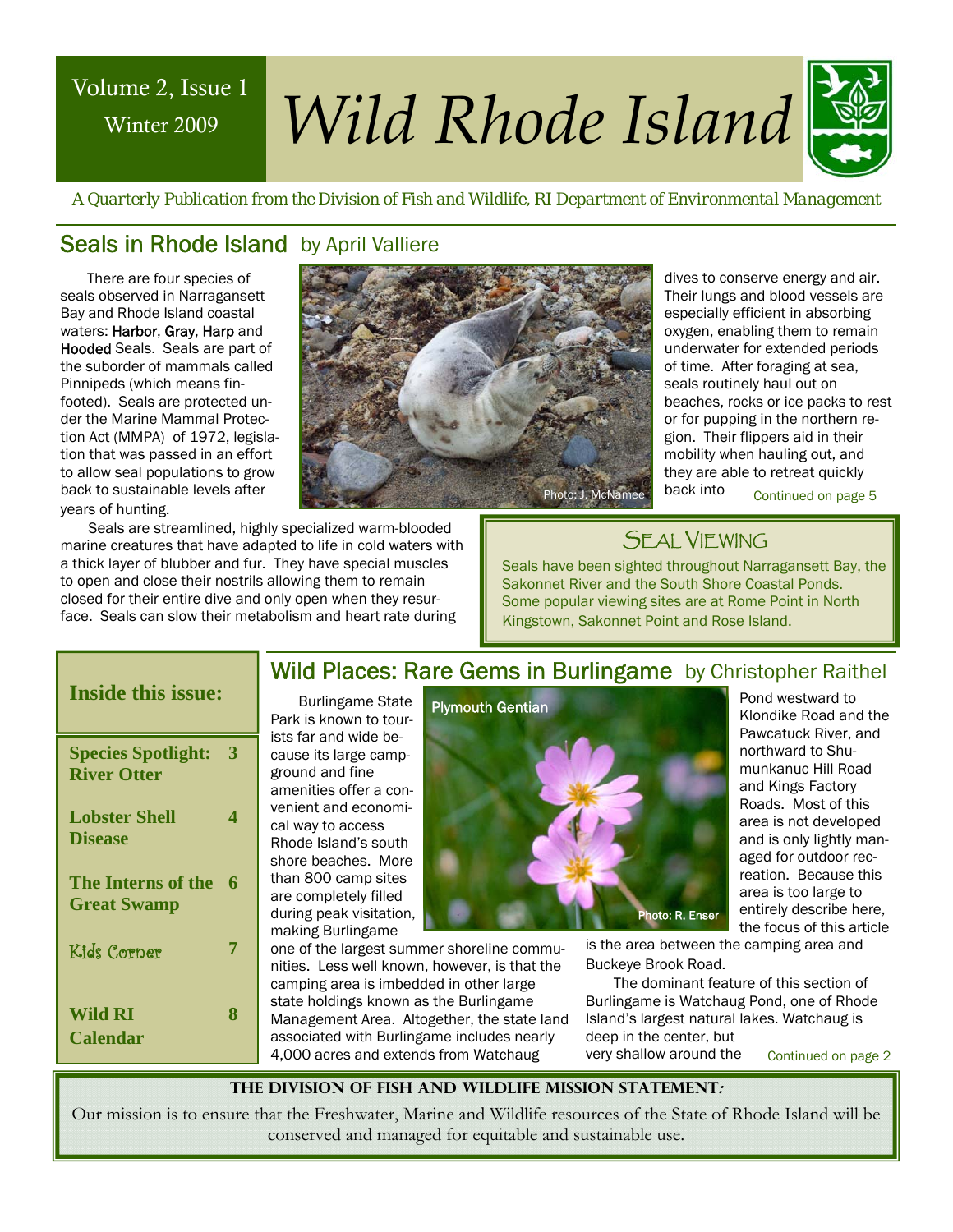#### Wild Rhode Island



*W. Michael Sullivan, Ph.D. Director, Rhode Island Department of Environmental Management* 

*Larry Mouradjian, Associate Director, Bureau of Natural Resources* 

*Mark Gibson, Acting Chief, Division of Fish and Wildlife* 

*Wild Rhode Island* is a quarterly publication of the Rhode Island Department of Environmental Management Division of Fish and Wildlife. Printing is supported by the Aquatic Resource Education program (*Federal Aid Grant F-42-E*).

Publisher: Kimberly Sullivan, Senior Fisheries Biologist, ARE Coordinator

Editor: Veronica Masson, Principal Fisheries Biologist

For a free subscription to *Wild Rhode Island* please call (401) 789-0281 or send an email to veronica.masson@dem.ri.gov. Please indicate whether you would like to have the newsletter sent to you via email or US mail.

> *Wild Rhode Island* is also available on the web at: www.dem.ri.gov

To report an environmental emergency or violation please call the RIDEM Division of Law Enforcement (401) 222-3070

#### Rare Gems in Burlingame by Christopher Raithel Cont. from page 1

edges, especially along the western shoreline where it abuts the state property. These features contribute to making it a high quality fishing and recreation area, as well as a significant rare species habitat. This shoreline supports several species of rare plants, many of which grow in the shal-

lows. One such plant is the Plymouth Gentian (*Sabatia kennedyana*), which grows along the sandy shores of coastal freshwater ponds from Nova Scotia to South Carolina, an environment more typical of coastal plain habitats further

south . The sandy bottom of western Watchaug Pond is also ideal for wading, and small white beaches along the northern shore (accessible only by foot or by boat) make ideal places to contemplate the bustle of the campground from a discrete distance.

A large forested wetland extends from the western shore of Watchaug and eventually ends at the high ground along Buckeye Brook Road. A walking trail (part of the North-South

system) skirts the western

edge of this wetland and connects the Burlingame camping area to other sections of the management area, but the swamp is relatively inaccessible from this trail. Recent investigations are revealing it to be one of the most interesting wetlands in Rhode Island because it supports one of only two known Rhode Island nesting populations of a warbler known as the Northern Parula (*Parula americana*). Parulas are intriguing because they build their nests almost exclusively of long pendant lichens, sometimes referred to as "old man's beard." Several species of pendant lichens of the genus *Usnea* were formerly found in Rhode Island, but most of them disap-

Photo: C. Raithel

peared before 1930 or so because of an acute sensitivity to air pollution (particularly sulphur dioxide). With them, the nesting Parulas also disappeared. For many decades Parulas were not known to nest in Rhode Island until they were eventually rediscovered, along with the pendant lichen



(*Usnea trichodes*) in this swamp. It is not understood whether the lichens and Parulas always persisted in remote places, undetected by the human eye, or whether they have reappeared here

with the lessening of atmospheric pollution. Some lichens are not only intolerant of pollution, but also benefit from humid conditions and grow more profusely on older trees. For this reason they have been used to indicate the age of forest stands. The Watchaug Pond swamp contains a spectacular forest that consists primarily of old Red Maple (*Acer rubrum*) trees with their gnarly and contorted trunks reminiscent of the living apple trees in the movie, *The Wizard of Oz*. In places,

their large buttress roots form small islands of dry ground in an otherwise soppy place.

As we recognize that many wildlife and plant species need to be managed by cutting and burning their habitats, we also know that many other species need mature woodlands where the best management practice is to do nothing. We don't know the relative contribution of *Usnea* lichens or Parulas to the ecosystem functions of places such as Watchaug but we may infer, simply because these species are present, this site is different from other Rhode Island wetlands and as such is performing a valuable role in preserving the biological heritage of Rhode Island.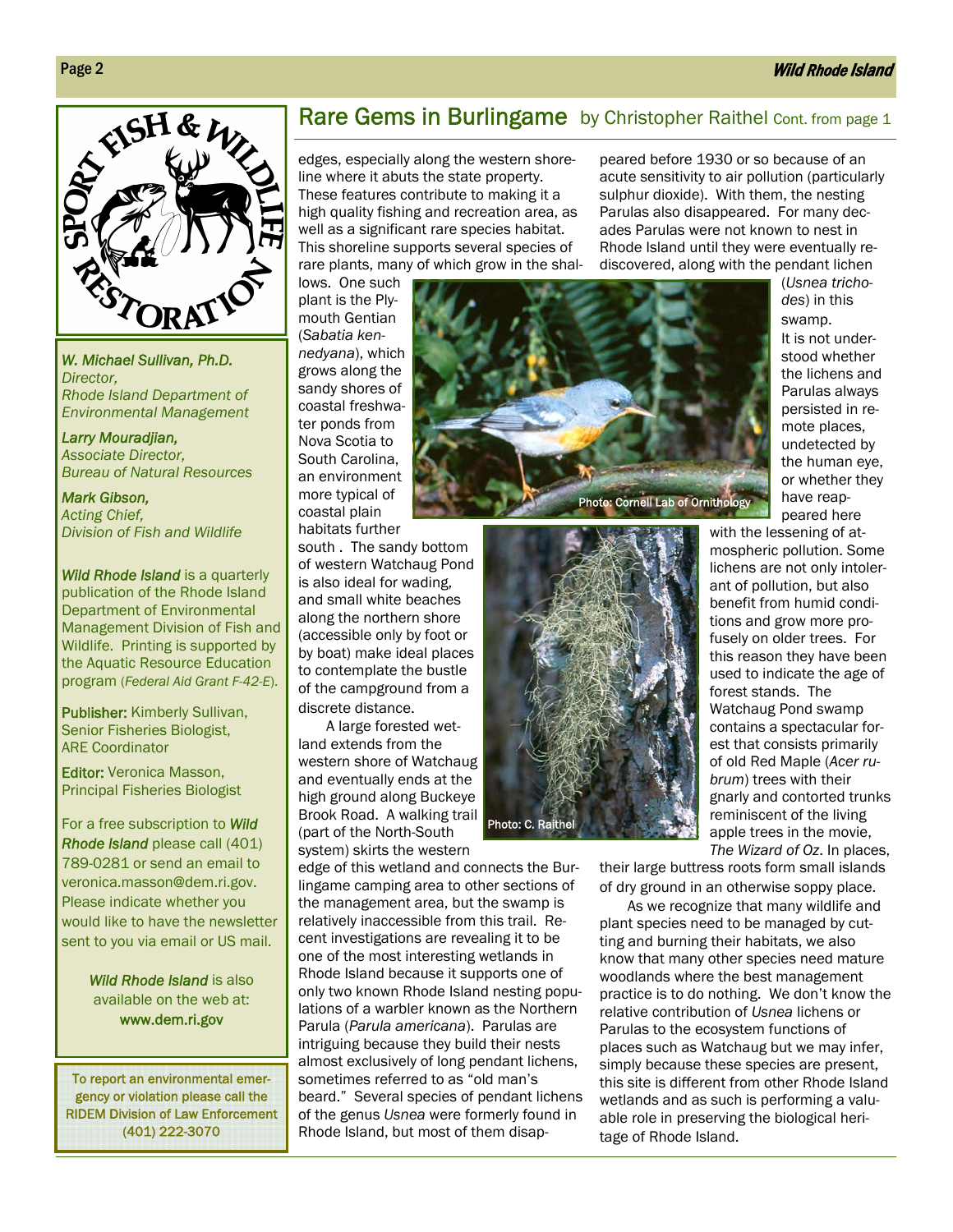#### **Species Spotlight: River Otter** by Charles Brown



The River Otter (*Lontra canadensis*) is a member of the weasel family, Mustelidae, which also includes mink, fishers, and longtail weasels—all furbearers native to Rhode Island. Mustelids possess anal musk glands containing a pungent liquid that is released when they are disturbed, used to mark territories or to convey various messages to other otters.

 River Otters are adapted for an aquatic lifestyle. Their bodies are long, streamlined, and muscular. They have a broad, flattened head with a stout neck and small ears and have a long, tapering tail which is about one-third of the total body length. Short legs

and webbed feet are used to propel them through the water. Their hair is short and very dense, and their thick under fur provides waterproof insulation against cold waters. The fur is typically dark, glossy brown in color, but can vary from lighter shades of brown to almost black. Long, sensitive facial whiskers are used to hunt prey underwater. Adult male otters on average weigh about 20 pounds but may exceed 25 pounds. Females are smaller, averaging about 15 pounds as adults.

**HABITAT AND RANGE:** River Otters range throughout much of North America north of Mexico, with the exception of the desert southwest and arctic regions. They can be found in freshwater, brackish, and saltwater environments where there is abundant prey and ample vegetative cover along the shoreline. At one time, their range was greatly reduced in many parts of the United States, because of destruction and loss of habitat primarily due to pollution of aquatic habitats. Protection, regulated harvests, and improvements in water quality have allowed otter populations to recover in

most areas. Otters never disappeared from Rhode Island but are more abundant today due to improvements in water quality and the establishment and spread of beavers, which create wetland habitats favorable to otters. Today, River Otters can be found in all of Rhode Island's major watersheds and coastal areas including the larger islands of Narragansett Bay. They do not occur on Block Island.

**DIET:** Otters are primarily carnivorous and their diet consists of a wide variety of fish species, shellfish, amphibians, and reptiles. They may also occasionally consume birds, insects, and mammals.

Fish are the main food of otters, with slow moving, and schooling species most commonly taken. Otters can cause a great deal of damage in fish hatcheries or stocked ponds where fish are unable to escape capture.

**REPRODUCTION AND LIFE HISTORY:** Breeding season occurs in early spring. Females are capable of breeding at one year of age. The gestation period may range from 290 to as much as 380 days. Otters have delayed implantation, a process where the fertilized egg does not immediately implant in the uterus but remains dormant for an extended period. Once implanted, the embryos develop quickly. Female otters have one litter per year consisting of two to four young. Born helpless and blind, young otters remain in the den for the first two months of their lives. Maternal dens may be located in an abandoned beaver or muskrat lodge or some type of natural cavity. Young otters will stay with their mother for seven to nine months. Adult males do not participate in raising the young. Males, however capable, generally do not have an opportunity to mate until they are at least several years old and have successfully established their own territories.

 Otters have been known to live up to 16 years in captivity, but on average it is probably less in the wild. The oldest wild otter recorded in Rhode Island was 15 years. Adult otters generally lead solitary lifestyles. Otters are territorial and will defend their territories from other Otters of the same sex. Males generally have larger home ranges and will attempt to maintain a territory that includes the territories of several females.

 Otters are shy and secretive and, despite their large size, not frequently seen. However, they do leave recognizable signs of their



presence. Otters create "latrines" or "haul-outs" which they utilize for defecating, preening, feeding, playing, and scent marking. These latrine sites are often located by specific landscape features such as large conifers along the shore, stream inlets or outlets, on dams or islands. Otters will scrape the ground clear of leaves and pine needles, often forming small mounds onto which they defecate and deposit musk. Any otter passing through the area will visit these sites. Surveys for otters are directed at locating these sites, which in some cases are used over many years by successive generations.

**MANAGEMENT:** In Rhode Island, River Otters are classified as protected furbearers under general law. In 1970, following a well publicized incident in which an otter was shot (an illegal activity), the state legislature passed gen-

eral law 20-16-17, which makes the killing, trapping or taking of River Otters illegal in Rhode Island. Today, Rhode Island is the only state in the northeast that does not allow a regulated trapping season for otter.

 The Division of Fish and Wildlife collects biological information from River Otters obtained as road-kills. Although it is a small sample size, it provides us with important life history information such as age, diet, and reproductive history. We are collecting various tissue samples for later analysis of environmental contaminants. The DFW also keeps a record of known latrine locations throughout the state and monitors these sites for activity.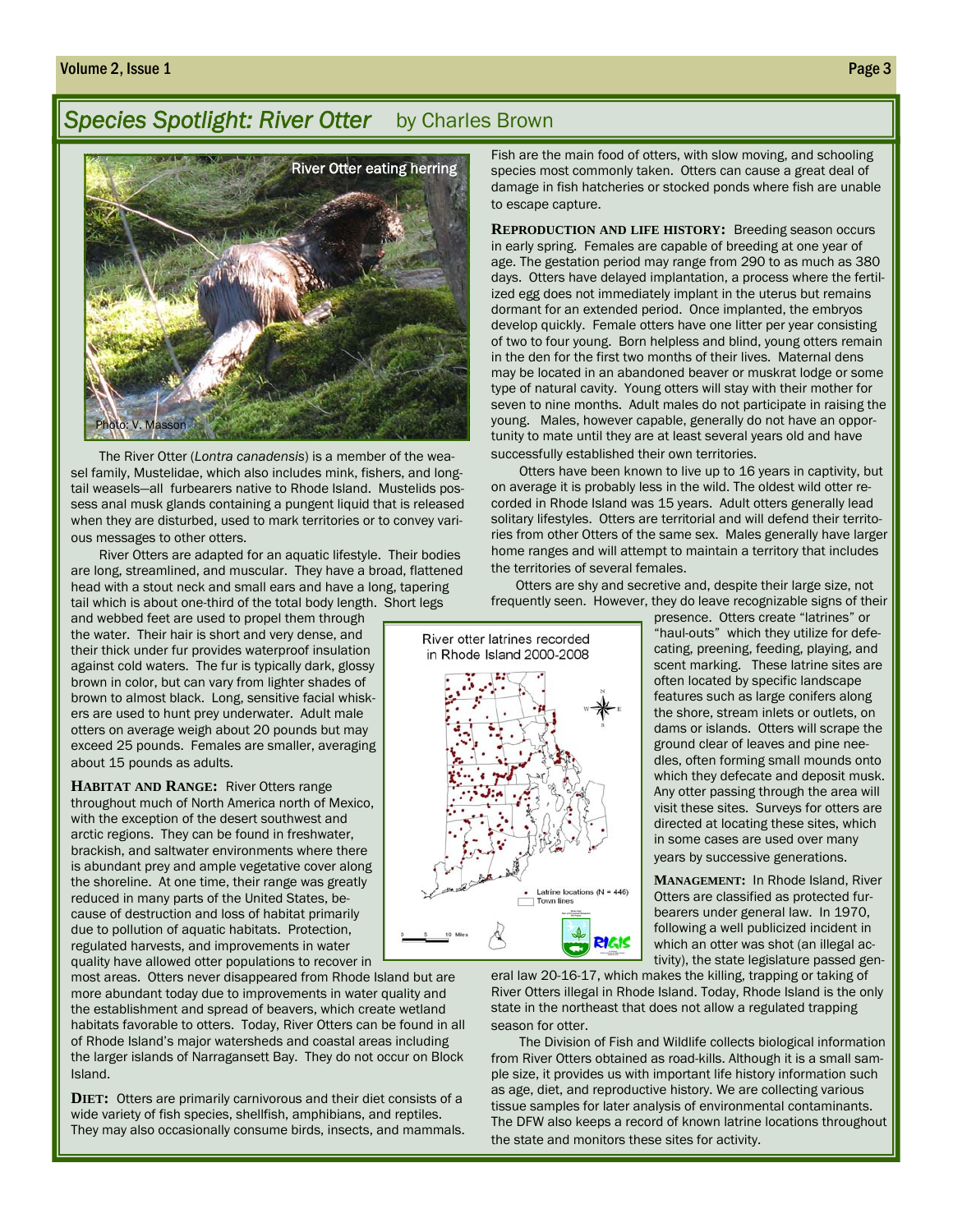#### Shell Disease and the RI Lobster Fishery by Thomas Angell



Shell disease of the American lobster (*Homarus americanus*) involves a complex of loosely-related, contagious, low virulence diseases, which manifest themselves by a progressive breakdown and death of the exoskeleton (Rosen, 1970). A variety of chitineating bacteria and fungi have been isolated from lobster shell lesions and implicated as causative agents (Rosen, 1970; U.S. Dept. of Commerce, 1989). These include species of bacteria belonging to the genera *Beneckea* (=

*Vibrio*), *Pseudomonas*, *Vibrio*, *Aeromonas*, *Spirillum*, and *Flavobacterium* (Lightner, 1988; Malloy, 1978); several species of fungi have also been isolated but remain unidentified (U.S. Dept. of Commerce, 1989). Disease is usually restricted to the exoskeleton and tends to spread parallel to the shell rather than into it (Rosen, 1967). In the American lobster, other calcified structures, noncalcified chitinous structures (especially the gill membranes), and epidermal tissues are attacked and become necrotic (Sawyer and Taylor, 1949; Young and Pearce, 1975).

Shell disease is not immediately fatal and infected lobsters may survive for several months (Rosen, 1970). Mortalities resulting directly from shell disease are infrequent, but when infected lobsters are exposed to physiological stress, such as increased temperature or ecdysis (molting), death usually results (Rosen, 1970; U.S. Dept. of Commerce, 1989). In infected lobsters, destruction of the gill membrane by the disease may cause impaired respiration and result in death (Sawyer and Taylor, 1949).



In extremely infected lobsters, death may occur at ecdysis from cohesion of the exoskeleton and subskeleton (melanization), thus trapping the animal in its own exuvium (old shell) (U.S. Dept. of Commerce, 1989). Lobsters may overcome this disease by successfully achieving ecdysis -- casting off the old, infected exoskeleton and replacing it with a new, uninfected exoskeleton (McLeese and Wilder, 1964; McLeese, 1965). There appears to be a direct correlation between severity of shell dis-



ease and lobster size, with smaller lobsters being less severely infected than larger lobsters. This is probably related to molting, as the molting frequency decreases with increasing size (Warner, 1977) allowing more time for the chitinoclastic bacteria and fungi to spread throughout their host's exoskeleton (U.S. Dept. of Commerce, 1989).

Collection of data regarding the incidence of shell disease on lobsters from the Rhode Island inshore and offshore fisheries was initiated in 1996. Particularly for the inshore fishery (Narragansett Bay and RI Sound), both incidence/frequency and severity of shell disease increased dramatically during 1997- 2002, but appear to have stabilized at approximately 25%, an elevated level, during 2003-2007. Incidence of shell disease in the offshore fishery has also increased, although not nearly as dramatically and appears to be stable at low levels of approximately 3% (Figures 1 and 2). Initially, collection of shell disease data was limited to incidence/frequency. Starting in June 2000, data on incidence/frequency of shell disease was expanded to include severity of the infection, based on the percent of body shell (exoskeleton) affected. Severity of infection is categorized as none (0%), low (1-10%), moderate (11-49%), and severe  $(>=50\%).$ 

 Larger, mature female lobsters that are carrying a batch of eggs (ovigerous) are particularly susceptible to the affects of shell disease and show a high incidence of shell disease (55- 70%), due to an extended period of time between molting events. This extended period of time allows the various shell disease agents (bacteria and fungi) to consume more of the chitin in the body shell. Small lobsters (both male and female) and all male lobsters generally show less Continued on Page 8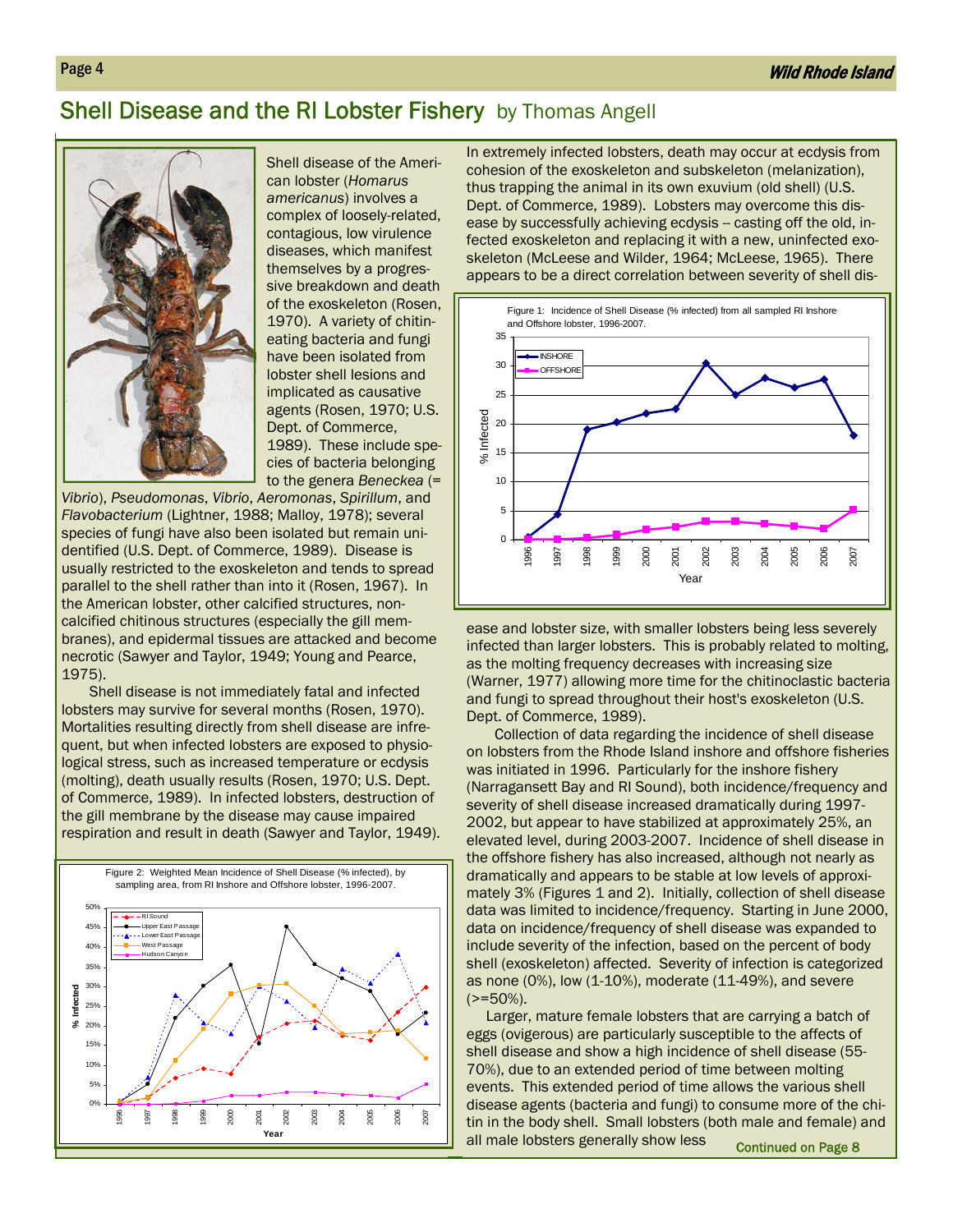#### Volume 2, Issue 1 Page 5

#### Seals in Rhode Island by April Valliere

the water when disturbed by humans or predators.

In recent years, the population of seals has grown. Consequently, the number of seal sightings by Rhode Islanders is

also increasing. The most common seal seen in this area is the Harbor Seal (*Phoca vitulina)*, followed by the Gray Seal

(*Halichoerus* 

*grypus)*. Harbor Seals are distinguished with a dog-like muzzle with "V" shaped nostrils, while Gray Seals have a distinctive horse head with "W" shaped nostrils. Adult Harbor Seals range from four to six feet in length,



while Gray Seals can range up to eight feet. These seals are most often observed in our waters between September and June. However, in recent years there have been observations

#### IF YOU ENCOUNTER A SEAL:

- $\mathfrak{m}$  Stay at least 50 yards (150 feet) away. A seal resting on land is not necessarily ill or injured. Seals can stay on land for days without eating or getting wet, but are hardly ever given the chance due to public interest and interference.
- $\mathfrak{m}$  Seal warning signs of harassment include increased vocalizations; shaking or body tremors; a resting animal may lift its head with eyes on you; or a seal on the beach may eat rocks and sand.
- $\mathfrak{m}$  Seals do not get cold. They have a thick blubber layer. So when a seal is shaking do not put a blanket on the animal or put the animal in a warm car (we have witnessed this!). This will only cause stress, which can kill a wild animal.
- $\mathfrak{m}$  Do not feed the seals (they don't like candy canes or oranges, and they don't respond to singing and guitar playing!).
- $\mathfrak{m}$  Limit your viewing time and keep dogs away from the seals. Seals bite and they carry diseases. Loud noises and quick movements will scare or agitate seals.
- $\mathfrak{m}$  It is illegal to touch, feed, disturb, or harass seals.

year round. Harbor Seals can live up to 35 years, while Gray Seals may live up to 45 years. Harbor and Gray Seals keep their distance from people and often haul-out together in

species of ice seals, Harp *(Pagophilus groenlandica)* and Hooded Seals *(Crystophora cristata)*, visit Rhode Island in the winter months. These two species are called ice seals because they are from Canada and Greenland, where they spend most of their lives on ice floes. Ice seals are on their own when they are only 12 days old. Harp and Hooded Seals can be seen in New England from mid-January to early May. Both types are social in their northern territory, but they are solitary when hauled out. Ice seals are not typically afraid of people and will not usually retreat to the water when approached. Ice seals can be very aggressive, and they may bite if they feel threatened.

Harp Seals have a white coat at birth, turning to gray and tan and with spots as juveniles. Adults are easily distinguished by the black mark on their backs described as a "harp" (actually more like a horseshoe shape). Male Hooded Seals are able to inflate their hood and may extrude a red balloon shaped membrane from their nostril when aggravated.

While seal populations are on the increase, mortality of these species is primarily attributed to predation, fisheries interactions, and ship strikes. Mystic Aquarium and Institute for Exploration is the primary responder to both live and dead marine mammal stranding calls in Rhode Island, assisted by DEM. Fish and Wildlife biologists and environmental police officers are often called to investigate reports of seal strandings. People should notify DEM Division of Law Enforcement at 401-222-3070 and call Mystic Aquarium at 860-572- 5955 ext. 107 when they see a marine mammal or sea turtle if the animal appears to be injured or entangled. Mystic will determine if the animal is in need of medical attention, needs to be moved from a populated area, or just needs time to rest.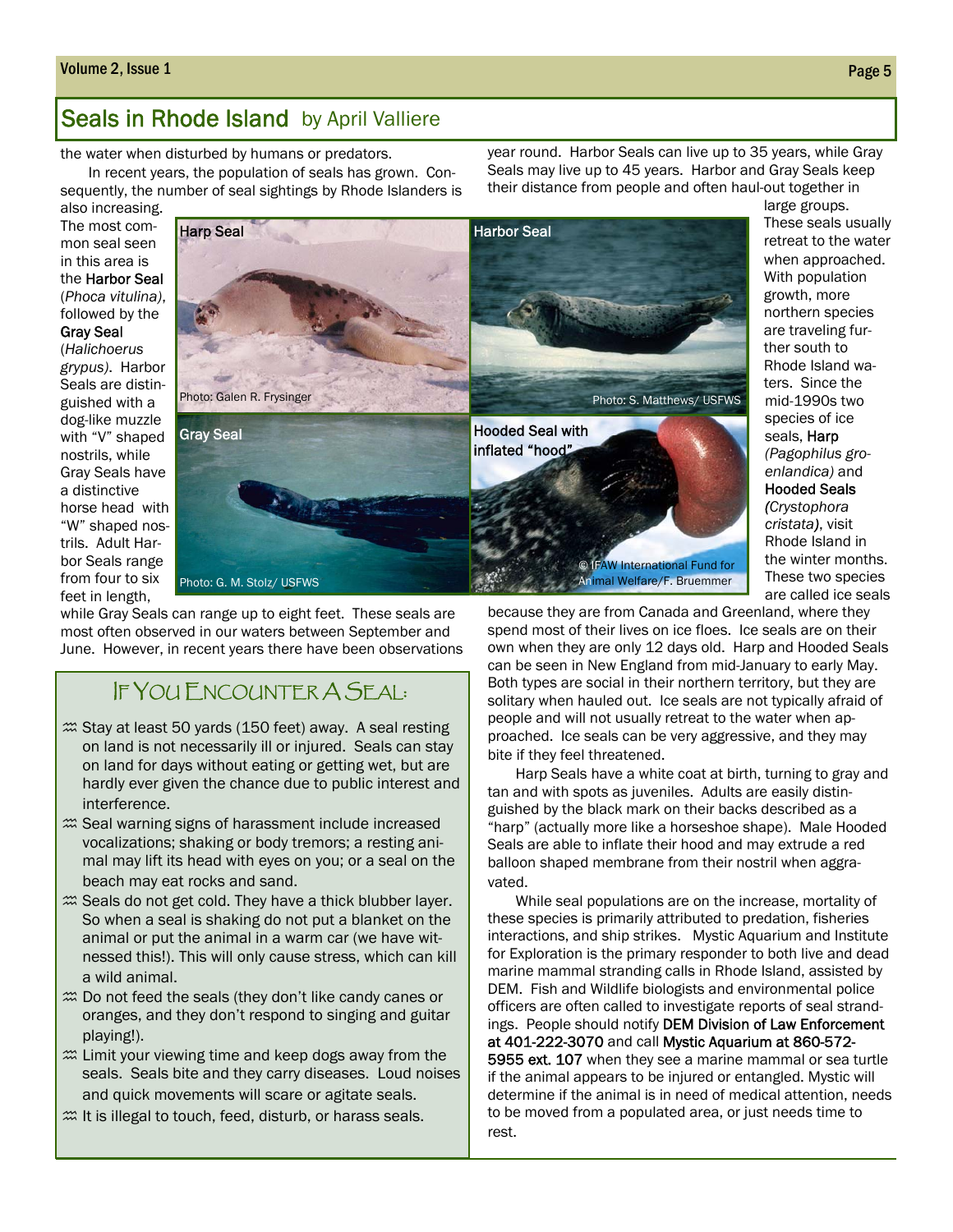#### **The Interns of the Great Swamp** by Marissa Valente

Imagine a warm breeze whisking through the forest, the birds are chirping, flowers are beginning to bloom, and animals are waking from their long winter naps. It's spring in West Kingston and to the delight of their ever-busy supervisors, the student researchers of Great Swamp Management Area are pulling into the parking lot.

At 'The Swamp' there are two sets of student researchers who work for 26 weeks. The fisheries interns assist the fisheries biologists in projects such as the state-

wide fisheries survey; American Shad, River Her-

ring and Atlantic Salmon restoration; Largemouth Bass tournament surveys; instream flow studies; monitoring for American Eel and aquatic invasive species and assisting with the Aquatic Resource Education Pro-

grams. These projects require us to be out in the field in all kinds of weather. Stream and pond sampling for the various projects is conducted by electrofishing using

backpack electroshockers and an electrofishing boat. Interns assist by netting, measuring and weighing fish and sometimes wearing the 40 pound backpack shocker. Interns conduct monitoring for outmigrating juvenile American Shad and River Herring using traps, boats and seine nets. More mundane fieldwork includes main-

tenance of Rhode Island's fishways, using rakes and brushes to clean racks and screens to make sure the fishways remain operational.

Photo A. Libl

All photos by M. Valente unless otherwise indicated.

The wildlife interns assist the wildlife biologists with avian influenza and chronic wasting disease surveillance, Atlantic Brant bioenergetics research, monitoring Osprey nesting sites, as well assisting with editing waterfowl regulations and running deer check stations. Wildlife interns also work in the field quite a bit. In the summer they can be found trying to corral Canada Geese and Swans, banding geese and obtaining cloacal swabs for Avian Influenza or surveying Osprey, Swan and Canada Goose nests with their binoculars. In the fall, wildlife interns are busy collecting

deer heads, aging the animals and dissecting their brains to remove lymph nodes and the brain stem or obix to test for Chronic Wasting Disease. Wood Duck boxes are also checked and repaired or replaced in the fall.

Some of our other duties include GIS mapping, data entry and analysis, creating informational pamphlets for the public, mounting and aging fish scales, answering phones and other office work. We all have specific guidelines to follow to ensure

> our work is done as efficiently as possible while gaining experience in both laboratory and field settings, going to college, and being involved in other activities outside of 'The Swamp.'

> Our current crop of interns are either pur-

suing their undergraduate degrees or are recent graduates. We come from a variety of schools including the University of Rhode Island, the University of Delaware, Roger Williams University, Eastern Connecticut University and Providence College. Our collective experience ranges from showing dairy cows for eight

Photo B. Tefft



years, assisting with piping plover nesting enclosures, working as a field technician for the Narragansett Bay Coyote Study, an internship in Africa for the Cheetah Conservation Fund, beekeeping, studying abroad in Ecuador and the Galapagos Islands, tropical fish culture for New England Marine Orna-

mentals - one of Rhode Island's only tropical fish farms, fishery caretaking at East Farm, working with biofuel related topics at the Institute for Sustainable Energy at Eastern Connecticut University, researching seahorse culture techniques in the Marine Laboratory at Roger Williams Univeristy and presenting the results at the Northeast Aquaculture Conference and Exposition. Over the years, our group of co-workers and family at 'The Swamp' has not only made our jobs challenging and rewarding, but fun learning experiences.

If you are interested in applying to be a Student Researcher with the Division of Fish and Wildlife, applications are available online at: www.dem.ri.gov/jobs/seasonal.htm. Applications are accepted beginning in January and internships can start as early as April 1.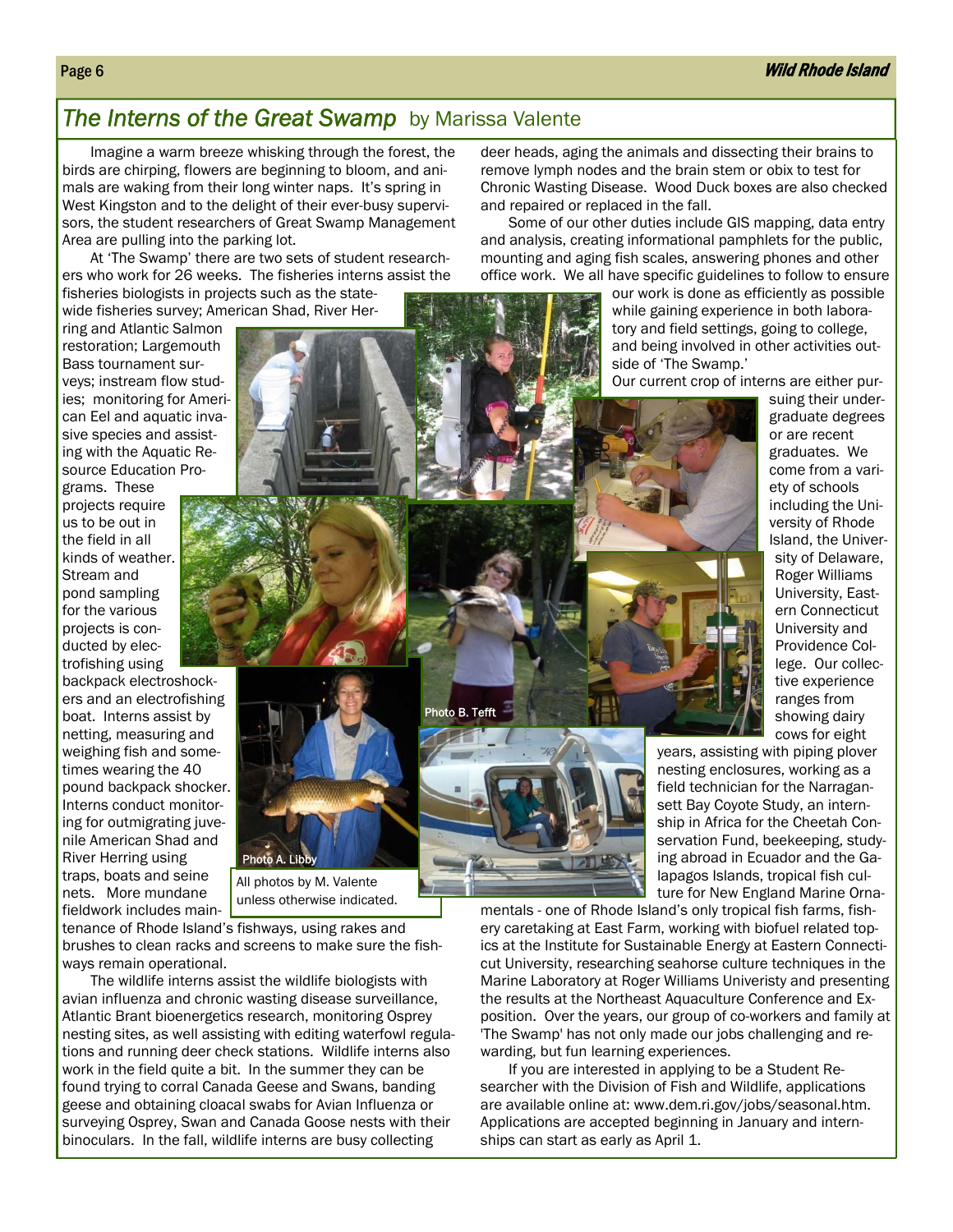#### Kids Corner! *Presented by the Aquatic Resource Education Program*

# FAMILY ICE FISHING

Winter is here, and cold weather means lots of great outdoor activities for the whole family, including ice fishing! RIDEM Fish and Wildlife is preparing to stock several ponds before the ice forms solely for our ice fishing anglers. Never ice fished? Before taking that trek to the pond with the family, join DEM Division of Fish and Wildlife's Aquatic Education program for a half day training workshop: Ice Fishing 2009.

The ARE program will be reintroducing its annual ice fishing training program to Rhode Island this upcoming January at the Carolina Trout Hatchery. The workshop will review the equipment needed to have a successful ice fishing day, will demonstrate how to use an auger and set up a fishing rig, and will cover ice and cold weather safety. Ice permitting, participants will have a hands-on fishing experience on a pond stocked with fish. The program is scheduled for January 24, 2009 from 9AM-12:00PM regardless of ice conditions. Hot chocolate is included! Families with children 10 and up are encouraged to participate. Fee is \$15.00 per person and \$10.00 for each family member for families of 3 or more. Space is limited and registration is required. For more information and registration materials, please contact Kimberly Sullivan at (401)789-0281 or e-mail at kimberly.sullivan@dem.ri.gov.



## ANIMAL TRACKS

Colder weather is around the corner and many animals are settling down for the long winter. While animals may seem scarce during these months, you may still see some clues that they have been around. Every land animal leaves tracks that can be easily seen in snow or mud. Here are some common animal tracks you may find in Rhode Island: